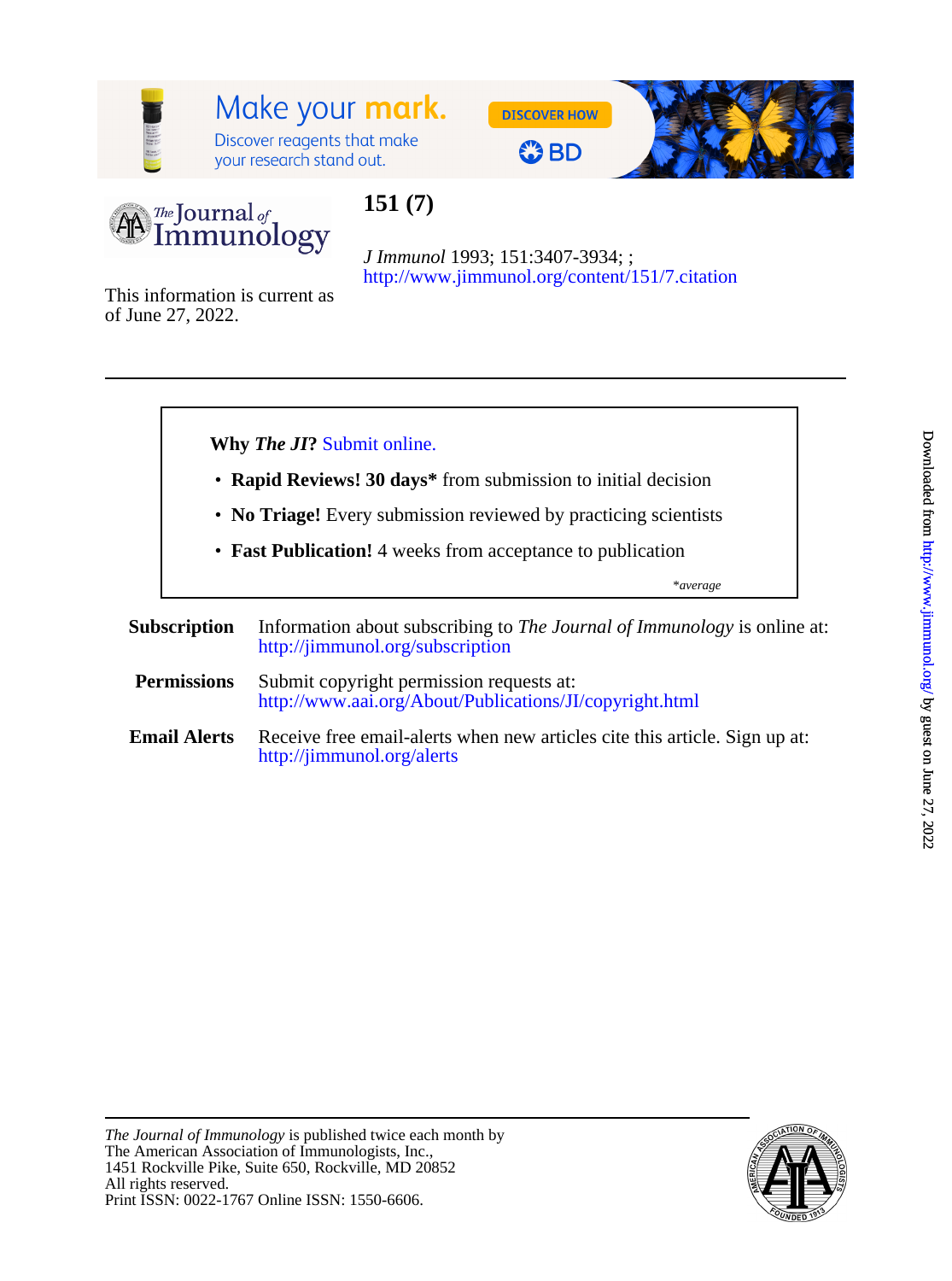### The Journal of Immunology **Contents** Volume 151 • Number 7 • October 1, 1993

#### **Cellular Immunology and Immune Regulation**

- 3407 Intracellular Transport of Class *I* MHC Molecules in Antigen Processing Mutant Cell Lines *Karen S. Anderson, Jeff Alexander, Maria Wei, and Peter Cresswell*
- 3420 Stimulation of IL-2-Activated Natural Killer Cells Through the Kp43 Surface Antigen Up-Regulates TNF- $\alpha$  Production Involving the LFA-1 Integrin José Aramburu, María A. Balboa, Antonio Rodríguez, Ignacio Melero, Miguel Alonso, José Luis Alonso, and Miguel *Ldpez-Botet*
- **3430**  Deficient Antigen Presentation by Langerhans Cells from Athymic (nu/nu) Mice: Restoration with Thymic Transplantation or Administration of Cytokines *Stephen Grabbe, Richard L. Gallo, Ann Lindgren, and Richard D. Granstein*
- 3440 Regulation of Hapten-Specific Memory IgE Responses Induced in Vitro: Requirement for both Thy-1 + AsGM1<sup>+</sup> and Thy-1<sup>+</sup> AsGM1<sup>-</sup> Cells and for IFN- $\alpha$  and IL-4 *Christina A. Herrick, John A. Carucci, Gary I. Kleiner, and Helen G. Durkin*
- 3450 Selection of the T Cell Receptor Repertoire in *Lpr* Mice *Lynne R. Herron, Robert A. Eisenberg, Ellen Roper, Vellalore N. Kakkanaiah, Philip L. Cohen, and Brian L. Kotzin*
- 3460 Combination IL-2 and IL-4 Reduces Glucocorticoid Receptor-Binding Affinity and T Cell Response to Glucocorticoids *Jeffrey C. Kam, Stanley J. Stefler, Wendy Surs, Ellen R. Sher, Donald Y. M. Leung*
- 3467 Increased Sensitivity to TNF-Mediated Cytotoxicity of BL6 Melanoma Cells After H-2K Gene Transfection *Misoon Kim, Ronald Herberman, and Elieser Gorelik*
- 3478 Regulation of Cy Subclass Germ-line Transcripts in Human Peripheral Blood B Cells *Atsushi Kitani and Warren Strober*
- 3489 Characterization of CTLA-4 Structure and Expression on Human **T** Cells *Tullia Lindsten, Kelvin P. Lee, Estelle* **S.** *Harris, Bronislawa Petryniak, Nancy Craighead, Pamela J. Reynolds, David B. Lombard, Gordon J. Freeman, Lee M. Nadler, Gary S. Gray, Craig B. Thompson, and Carl H. June*
- 3500 Murine T Helper Cell-2 Lymphocytes Express Type **I** and Type II IL-1 Receptors, but Only the Type *<sup>I</sup>* Receptor Mediates Costimulatory Activity *David J. McKean, Raymond P. Podzorski, Michael P. Bell, AIlan E. Nilson, Catherine J. Hunfoon, Jennifer Slack, Steven K. Dower, and John Sims*
- 3511 Pathway of Signal Delivery to Murine Thymocytes Triggered by Co-Crosslinking CD3 and Thy-1 for Cellular DNA Fragmentation and Growth Inhibition *Izumi Nakashima, Mei-Yi Pu, Michinari Hamaguchi, Takashi Iwamoto, S.M. Jamshedur Rahman, Yue-Hua Zhang, Masashi Kato, KOZO Ohkusu, Yoshiaki Katano, Tomoaki Yoshida, Yasuhiro Koga, Ken-[& Isobe, and Fumihiko Nagase*

**The** *Journal of Immunology* **(ISSN 0022-** *1767)* **is published twice each month by The American Association of Immunologists, 428 East Preston Street, Baltimore, MD 21202. Subscription rates** \$170 **(\$260 foreign); institutions \$300 (\$390 foreign); single copy \$10 (\$15 foreign). Air Printed Matter rates are available on request from Customer Service, 428 E. Preston St., Baltimore, MD 21202-3993. Indexed by** *Current Contents* **and** *Index Medicus.* **Second class postage paid at Baltimore, MD 21202 and at additional mailing offices. Country of origin USA. Printed** on **acid-free paper which can be recycled. Postmaster: Send address changes to The Journal of Immunology, 428 East Preston Street, Baltimore, MD 21202. Copyright** *0* **1993 by The American Association** of **Immunologists.**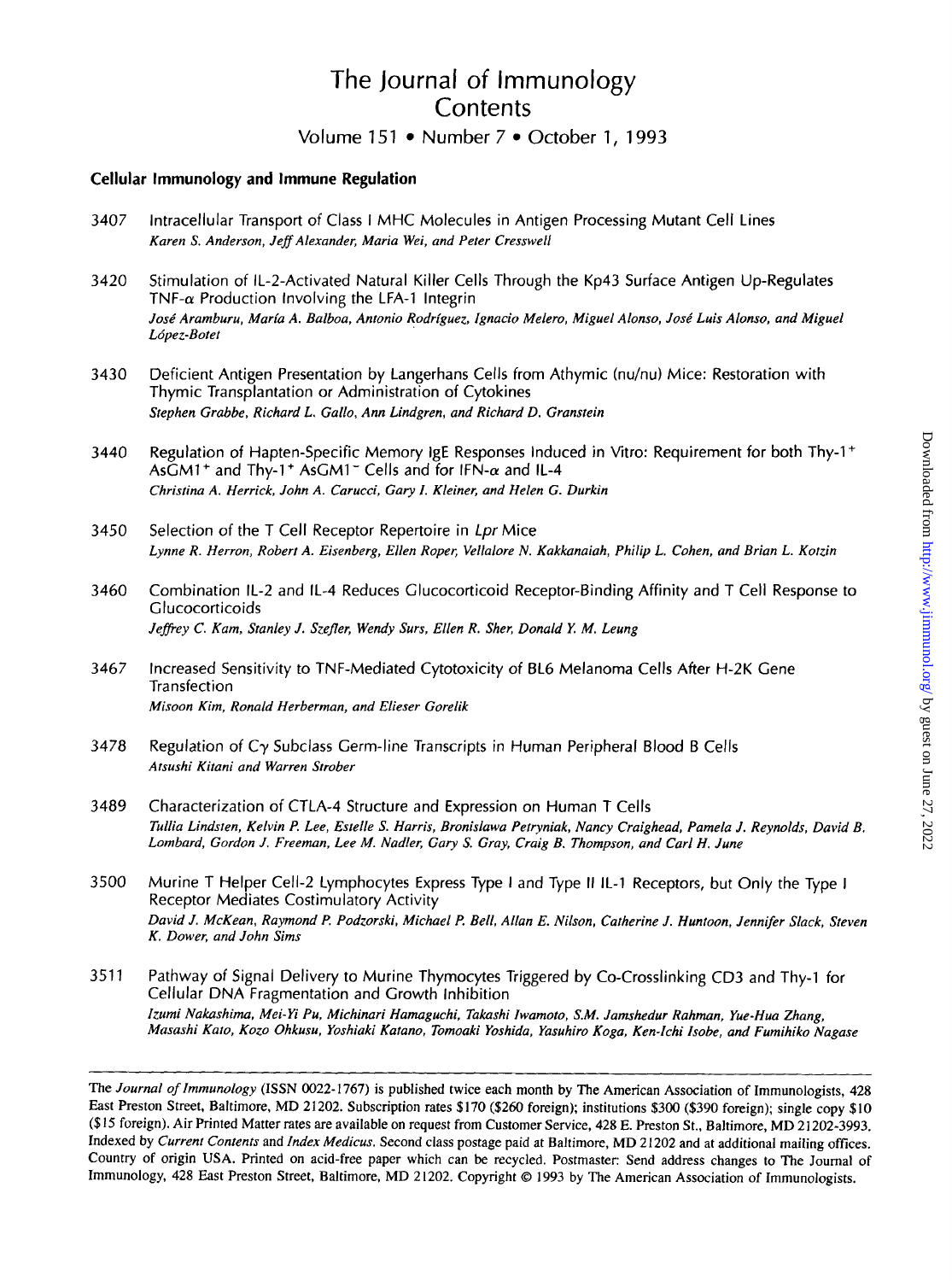- 3521 Regulation of Apoptosis In Vitro in Mature Murine Spleen T Cells *Carlos E. Perandones, Vivian A. Iilera, David Peckham, Laura L. Stunz, and Robert E Ashman*
- 3530 Functional and Phenotypic Analysis of Thymocytes in SClD Mice: Evidence for Functional Response Transitions Before and After the SClD Arrest Point *Ellen* **V.** *Rothenberg, Dan Chen, and Rochelle A. Diamond*
- 3547 Apoptosis of Activated CD8+/CD57+ T Cells Is Induced by Some Combinations of Anti-CD2 mAb *Matthieu Rouleau, Alain Bernard, Olivier Lantz, Jean-Paul Vernant, Bernard Charpentier, and Anna Senik*
- 3557 Studies of the Adjuvant-Independent Antibody Response to Immunotargeting: Target Structure Dependence, lsotype Distribution, and Induction of Long Term Memory *Danna L. Skea and Brian H. Barber*

#### **Molecular and Structural immunology**

- 3569 Differential Role of Conserved and Polymorphic Residues of the Binding Groove of MHC Class **<sup>I</sup>** Molecules in the Selection of Peptides *Jean-Pierre Abastado, Armanda Casrouge, and Philippe Kourilsky*
- 3576 Processing of Endogenously Synthesized Hen Egg-White Lysozyme Retained in the Endoplasmic Reticulum or in Secretory Form Gives Rise to a Similar but not Identical Set of Epitopes Recognized by Class Il-Restricted T Cells *By Luciano Adorini, Jean-Charles Gue'ry, Serge Fuchs, Vianney Ortiz-Navarrete, Giinter J. Hammerling, and Frank Momburg*
- 3587 Heavy Chain Joining Region Segments of the Channel Catfish: Genomic Organization and Phylogenetic Implications *J. Russell Hayman, Seyed H. Ghaffari, and Craig J. Lobb*
- 3597 V-Region-Mediated Binding of Human Ig by Protein A *Saleh Ibrahim, Ilkka Seppala, and Olli Makela*
- 3604 Structural Analysis of the  $V_{H}$ -D-J<sub>H</sub> Segments of Human Polyreactive IgG mAb: Evidence for Somatic Selection *Hideyuki Ikematsu, Marion T. Kasaian, Edward W. Schettino, and Paolo Casali*
- 3617 An Activation-Responsive Element in the Murine IL-4 Gene Is the Site of an Inducible DNA-Protein Interaction *David Tara, Deborah L. Weiss, and Melissa A. Brown*
- 3627 Characterization of the Insulin A-Chain Major Immunogenic Determinant Presented by MHC Class I1 I-A Molecules *Douglas B. Williams, Jim Ferguson, Jean Gariepy, Don McKay, Yen-Tung Teng, Shinji hasaki, and Nobumichi Hozumi*
- 3638 Cellular Distribution of HLA-G mRNA in Transgenic Mouse Placentas *Krishna K. Yelavarthi, Cynthia M. Schmidt, Robert G. Ehlenfeldt, Harry T. Orr, and Joan S. Hunt*

#### **Host Defense**

3646 CD45-Negative Mutants of a Rat Natural Killer Cell Line Fail to Lyse Tumor Target Cells *Gregory M. Bell, Gail M. Dethloff, and John B. Imboden*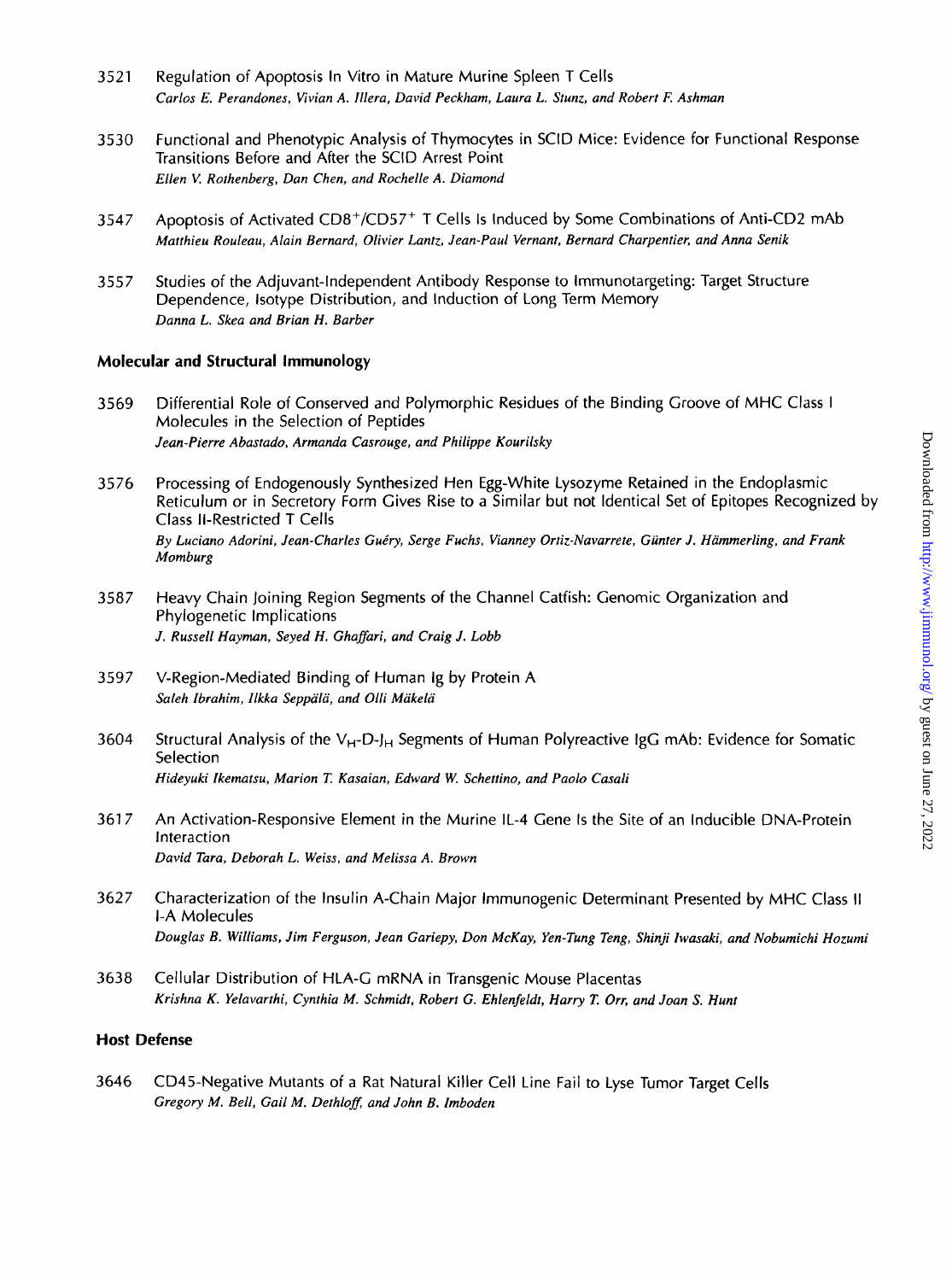- 3654 Endogenous IL-1 Receptor Antagonist Protein (IRAP) Regulates Schistosome Egg Granuloma Formation and the Regional Lymphoid Response *S. W. Chensue, M. Bienkowski,* Z *E. Eessalu, K.* **S.** *Warmington,* **S.** *D. Hershey, N. W. Lukacs, and* **S.** *L. Kunkel*
- 3663 Pulmonary T Helper Lymphocytes Are CD44, CD45RB- Effector/Memory Cells in Mice Vaccinated with Attenuated Cercariae of *Schistosoma mansoni Patricia* **S.** *Coulson and R. Alan Wilson*
- 3672 Acute Cerebral Toxoplasmosis is Induced by In Vivo Neutralization of TNF- $\alpha$  and Correlates with the Down-Regulated Expression of Inducible Nitric Oxide Synthase and Other Markers of Macrophage Activation *Ricardo* Z *Gauinelli, Isam Eltoum, Thomas A. Wynn, and Alan Sher*
- 3682 IL-6 Down-Modulates the Cytokine-Enhanced Antileishmanial Activity in Human Macrophages *Dimitrios E. Hatzigeorgiou, Suhui He, Jeremy Sobel, Kenneth H. Grabstein, Alice Hafner, and John L. Ho*
- 3693 Cytotoxic T Cells from Ovarian Malignant Tumors Can Recognize Polymorphic Epithelial Mucin Core Peptides *Constantin G. loannides, Bryan Fisk, Keith R. Jerome, Tatsuro Irimura, J. Taylor Wharton, and Olivera J. Finn*
- 3 704 IL-4- and IL-5-Secreting Lymphocyte Populations Are Preferentially Stimulated by Parasite-Derived Antigens in Human Tissue Invasive Nematode Infections **S.** *Mahanty,* C. *L. King, V Kumaraswami, J. Regunathan, A. Maya, K. Jayaraman, J.* **S,** *Abrams, E. A. Ottesen, and T. B. Nutrnan*
- 3712 Antigen-Reactive *y6* T Cells in Human Leishmaniasis *Donna M. Russo, Richard J. Armitage, Manoel Barral-Netto, Aldina Barral, Kenneth H. Grabstein, and Steven G. Reed*
- 371 *9*  Identification of Human Melanoma Peptides Recognized by Class I Restricted Tumor Infiltrating T Lymphocytes *Walter J. Storkus, Herbert J. Zeh III, Markus J. Maeurer, Russell D. Salter, and Michael T. Lotze*
- 3728 Immunogenicity Evaluation of a Lipidic Amino Acid-Based Synthetic Peptide Vaccine for *Chlamydia trachoma tis Guangrning Zhong, Istvan Toth, Ronald Reid, and Robert C. Brunham*

#### **inflammation**

- 3737 The Hemopoietic Progenitor 32DC13(G) Cells Synthesize C3 Molecules and Acquire C3b Acceptor Sites upon Differentiation or Neoplastic Transformation *Livia Di Renzo, Alessandra Zicari, Agostina Longo, Massimo Realacci, Giuseppe Naso, Giuseppe Pontieri, and Marcella Lipari*
- 3 746 Inhibition of DNA Repair with Aphidicolin Enhances Sensitivity of Targets to Tumor Necrosis Factor *Joseph F. Gera, Catherine Fady, Agnes Gardner, Fred J. Jacoby, Kenneth B. Briskin, and Alan Lichtenstein*
- 3758 Enhanced Production of LPS-induced Cytokines during Differentiation **of** Human Monocytes **to**  Macrophages: Role of LPS Receptors *Sandra Gessani, Ugo Testa, Barbara Varano, Paola Di Marzio, Paola Borghi, Lucia Conti, Eziano Barberi, Elena Tritarelli, Robert Martucci, Davide Seripa, Cesare Peschle, and Filippo Belardelli*
- 3767 Modulation of Rat Mast Cell Reactivity by **IL-lp:** Divergent Effects on Nitric Oxide and Platelet-Activating Factor Release *Cory M. Hogaboam, A. Dean Befirs, and John L. Wallace*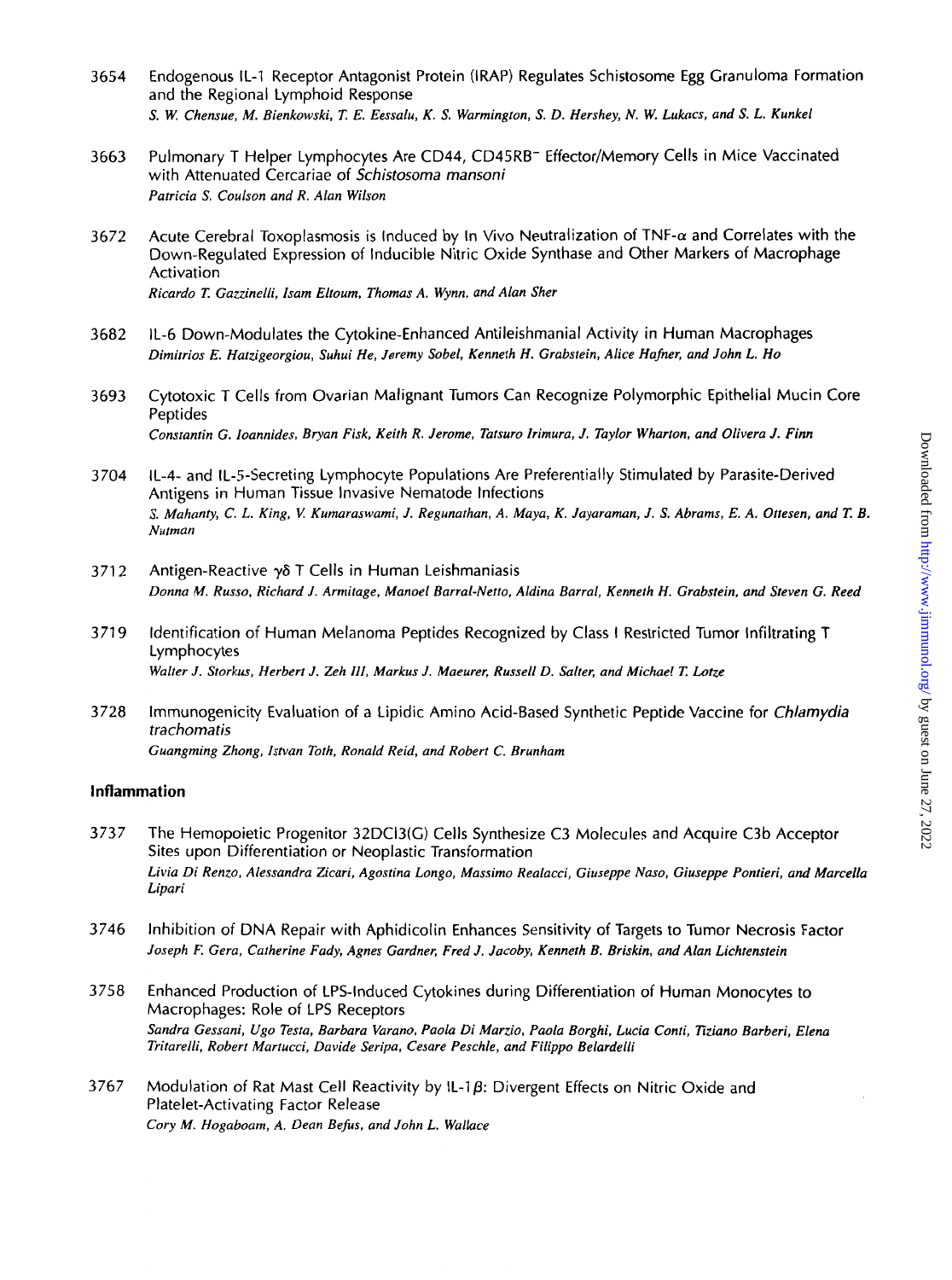- 3775 IL-3-Dependent Murine Mast Cells Undergo Apoptosis **on** Removal of IL-3: Prevention of Apoptosis by .c-kit Ligand *Yoseph A. Mekori, Chad K. Oh, and Dean D. Metcalfe*
- 3785 Probing the Human Receptor for C5a Anaphylatoxin with Site-Directed Antibodies: Identification of a Potential Ligand Binding Site on the NH<sub>2</sub>-Terminal Domain *Martin Oppermann, Ursula Raedt, Thomas Hebell, Bernhard Schmidt, Bodo Zimmermann, Otto Gotze*
- 3795 Activation of Human Neutrophils Induces an Interaction Between the Integrin  $\beta_2$ -Subunit (CD18) and the Actin Binding Protein  $\alpha$ -Actinin *Fredrick M. Pavalko and Suzette M. LaRoche*
- 3808 Regulation of Human Lung Mast Cell Function by Phosphatase Inhibitors *Peter T. Peachell and Michael R. Munday*
- 381 7 Co-Clustering of  $\beta$ 1 Integrins, Cytoskeletal Proteins, and Tyrosine-Phosphorylated Substrates during Integrin-Mediated Leukocyte Aggregation Paloma Sánchez-Mateos, Miguel R. Campanero, María A. Balboa, and Francisco Sánchez-Madrid
- 3829 Lipopolysaccharide-Induced Protein Tyrosine Phosphorylation in Human Macrophages Is Mediated by CD14 *Steven L. Weinstein. Carl H. June, and Anthony L. DeFranco*

#### **Clinical Immunology**

- 3840 Mapping Studies Reveal Unique Epitopes on IgG Recognized By Rheumatoid Arthritis-Derived Monoclonal Rheumatoid Factors *Vincent R. Bonagura, Steven E. Artandi, Anne Davidson, Ingrid Randen, Nicodemo Agostino, Keith Thompson, Jacob B. Natvig, and Sherie L. Morrison*
- 3853 lmmunolocalization of Cytokines in the Nasal Mucosa of Normal and Perennial Rhinitic Subjects: The Mast Cell as a Source of IL-4, IL-5, and IL-6 in Human Allergic Mucosal Inflammation *Peter Bradding, lain H. Feather, Susan Wilson, Philip G. Bardin, Christoph H. Heusser, Stephen T. Holgate, and Peter H. Howarth*
- 3866 Splenic Uptake of Immune Complexes in Man **Is** Complement-Dependent *Kevin A. Davies, Kristian Erlendsson, Huw L.C. Beynon, A. Michael Peters, Kristian Steinsson, Helgi Valdimarsson, and Mark J. Walport*
- 3874 Characterization of MHC Class I Restricted Cytotoxic T Cell Responses to Tax in HTLV-1 Infected Patients With Neurologic Disease *Scott Koenig, Robert M. Woods, Yambasu A. Brewah, Amy J. Newell, Gary M. Jones, Elizabeth Boone, Joseph W. Adelsberger, Michael W. Baseler, Susan M. Robinson, and Steven Jacobson*
- 3884 IL-2 Receptor-Positive Intrathyroidal Lymphocytes in Graves' Disease: Analysis of V $\alpha$  Transcript Microheterogeneity *Richard* **S.** *McIntosh, Nikhil Tandon, A. Paul Pickerill, Rose Davies, David Barnett, and Anthony P. Weetmn*
- 3894 Specific Antibody Production to a Recall or a Neoantigen by SCID Mice Reconstituted with Human Peripheral Blood Lymphocytes *Shigeaki Nonoyam, Franklin 0. Smith, and Hans D. Ochs*
- 3902 A Subset of Mouse Monoclonal Antibodies Cross-Reactive with Cytoskeletal Proteins and Group A Streptococcal M Proteins Recognizes  $N$ -acetyl- $\beta$ -D-glucosamine *Alexander R. Shikhman, Neil* **S.** *Greenspan, and Madeleine W. Cunningham*